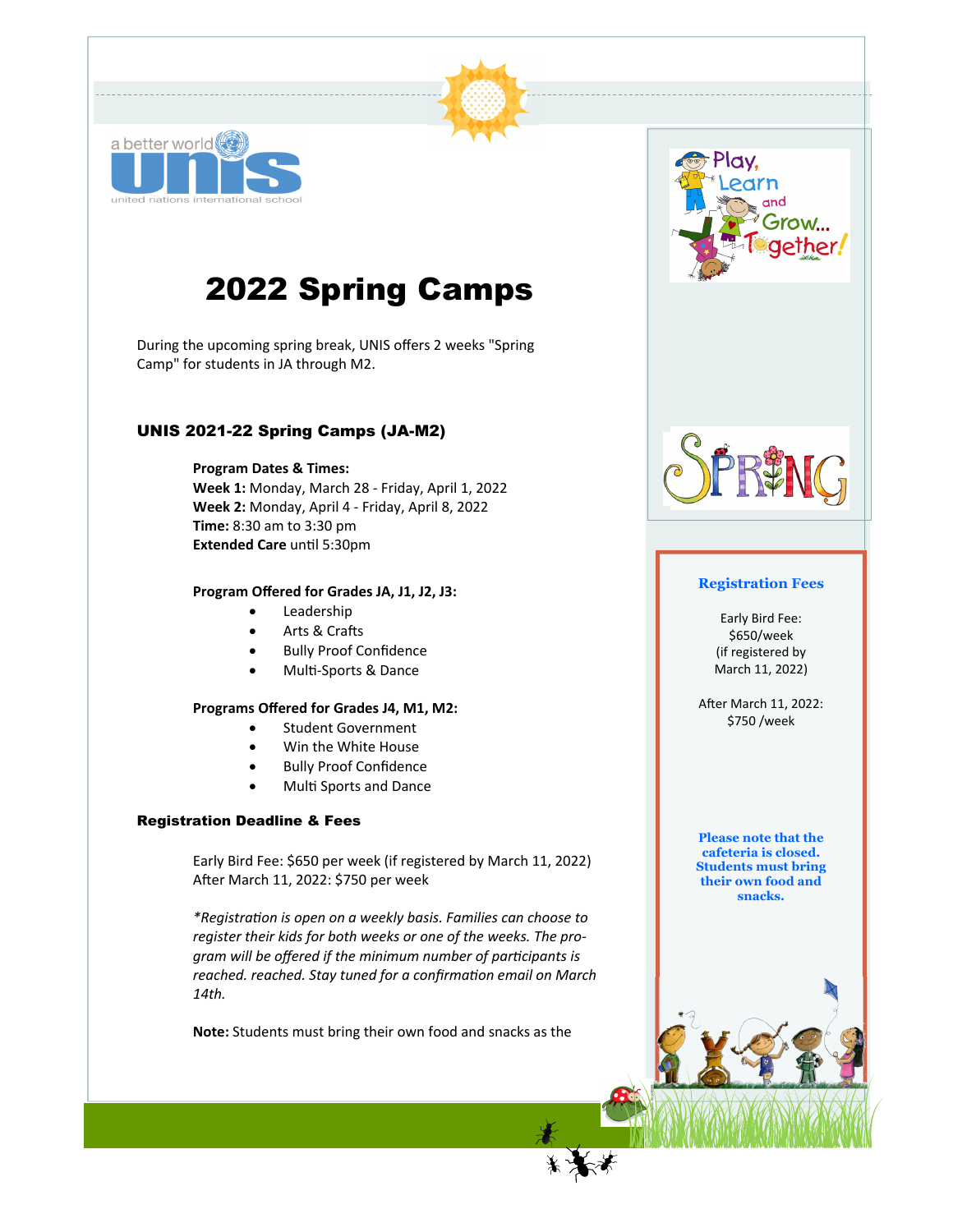

Week1: March 28 to April 1st

Week 2: April 4 to April 8th

Time: 8:30AM to 3:30PM Extended Care until 5:30pm

Fees (Weekly): Early bird fee: \$650

After March 11th = \$750

Program subject to enrollment.

Confirmation by March 14th



*The Spring Day Camp is designed for the students in JA through M2.* 

*The program offers a variety of fun and educational activities.* 

*All programs are open for registration on weekly basis.* 

# Week #1 & #2 SPRING Camp For JA-J1-J2-J3 students

# Leadership, Arts & Crafts, Bully Proof,

## Multi Sports & Dance



#### Leadership

This program is a unique leadership course that gives students the skills they need to succeed in life. All the activity-based syllabus centered around character traits most sought and admired in leaders: initiative, honesty, self-control, adaptability, empathy, persuasiveness, resourcefulness, diligence, tolerance, determination, generosity, punctuality, courage, reliability, endurance and creativity.

### Arts and Crafts:

This course is ideal for creative kids that love to play and create! Experts show that the development of fine and gross motor skills are essential in early childhood, so we offer hands-on activities that allow students to color, cut, paste, paint, build and create.

## BullyProof: Confidence training for kids (JA - J3)

About 1 in 5 students report being bullied every year. These statistics include physical violence. Over forty percent of students who report being bullied fear it will happen again, which is why many students won't report the issue. Research has shown that self-defense and confidence training improves selfesteem, physical self perception, and self-efficacy in young adults and children. We use games, role play simulations and more to teach kids the ABC's of selfadvocacy: avoid the problem, set clear boundaries and deescalate the situation - and if all else has failed, stand up to a bully.

**Multi Sports & Dance** with UNIS Faculty

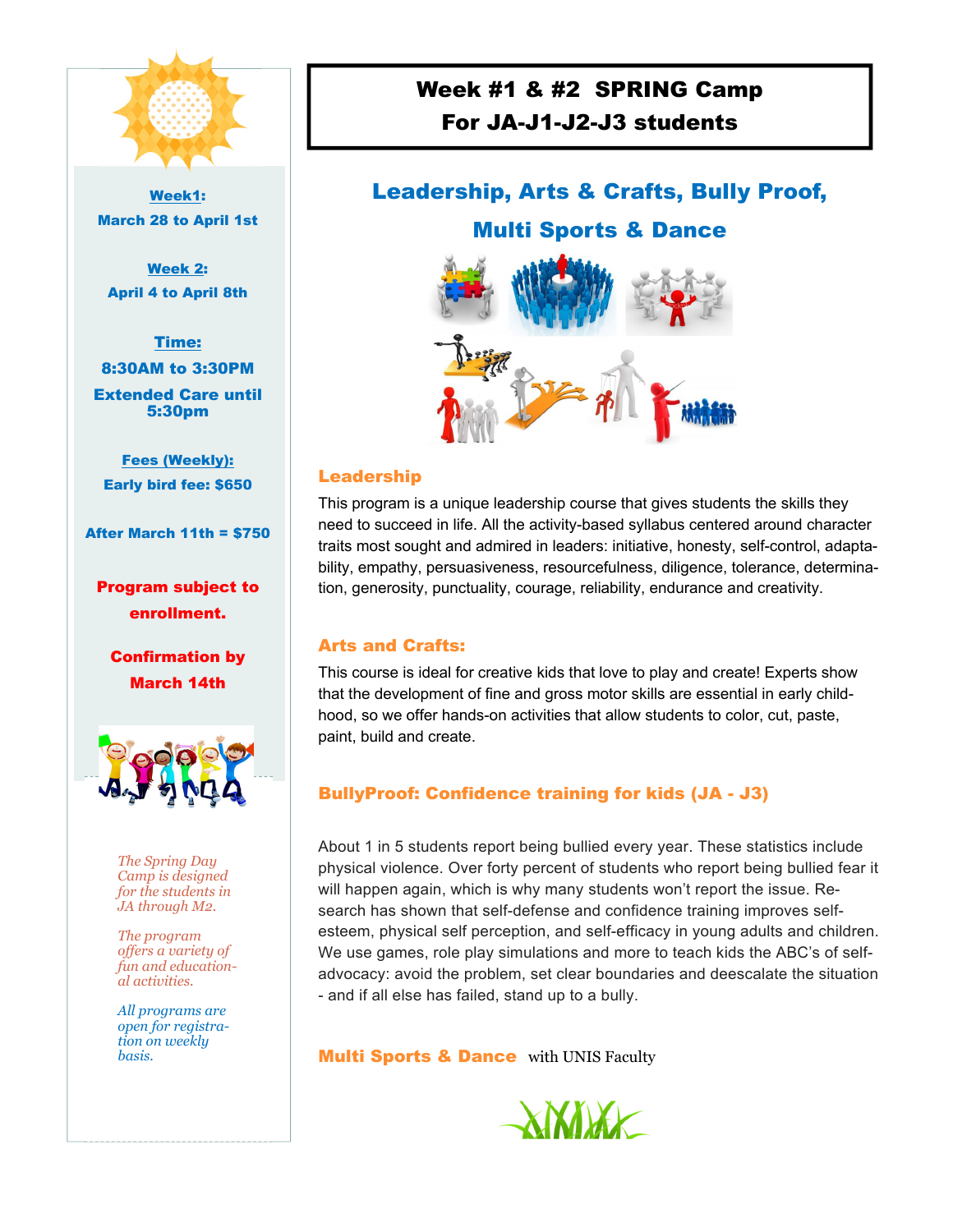# Week #1 & Week # 2 SPRING Camp For J4 & M1-M4 students

## Student Government / Win the White House,

# Bully Proof, Multi Sports & Dance



### Student Government / Win the White House

Do you have a future world leader at home? This camp is based off of real campaign experience and the brilliant game **"Win the White House", developed by ICivics** and Justice **Sandra Day O'Connor**. Students play the role of a Presidential candidate, Vice Presidential candidate and campaign staff as they compete in the primary season all the way through to the general election. Students learn to strategically manage time and resources to gain control of as many electoral votes as possible over seven day campaign. Students learn to effectively communicate positions on issues, master the media and public appearances, identify their voter base, fundraise, target their messages for voters, debate and campaign like a professional.

## BullyProof: Confidence & Advocacy for kids (J4-M2)

About 1 in 5 students report being bullied every year. Sixty percent of students with disabilities report being bullied. These statistics include physical violence. Over forty percent of students who report being bullied fear it will happen again, which is why many students won't report the issue to a teacher or school administration. Research has shown that self-defense and confidence training improves selfesteem, physical self perception, and self-efficacy in young adults and children. Our objective is to teach kids the ABC's of selfadvocacy: avoid the problem, set clear boundaries and deescalate the situation - and if all ese has failed, stand up to a bully.

**Multi Sports & Dance** with UNIS Faculty





Program subject to enrollment.

Please register as soon as possible

> **Confirmation** will be sent March 14th

Week #1: March 28 to April 1st

Week #2: April 4 to April 8th

### Time:

9:00AM to 3:30PM Extended Care until 5:30pm

Fees:

Early bird fee = \$650/ week

After March 11, 2022 Weekly: \$750